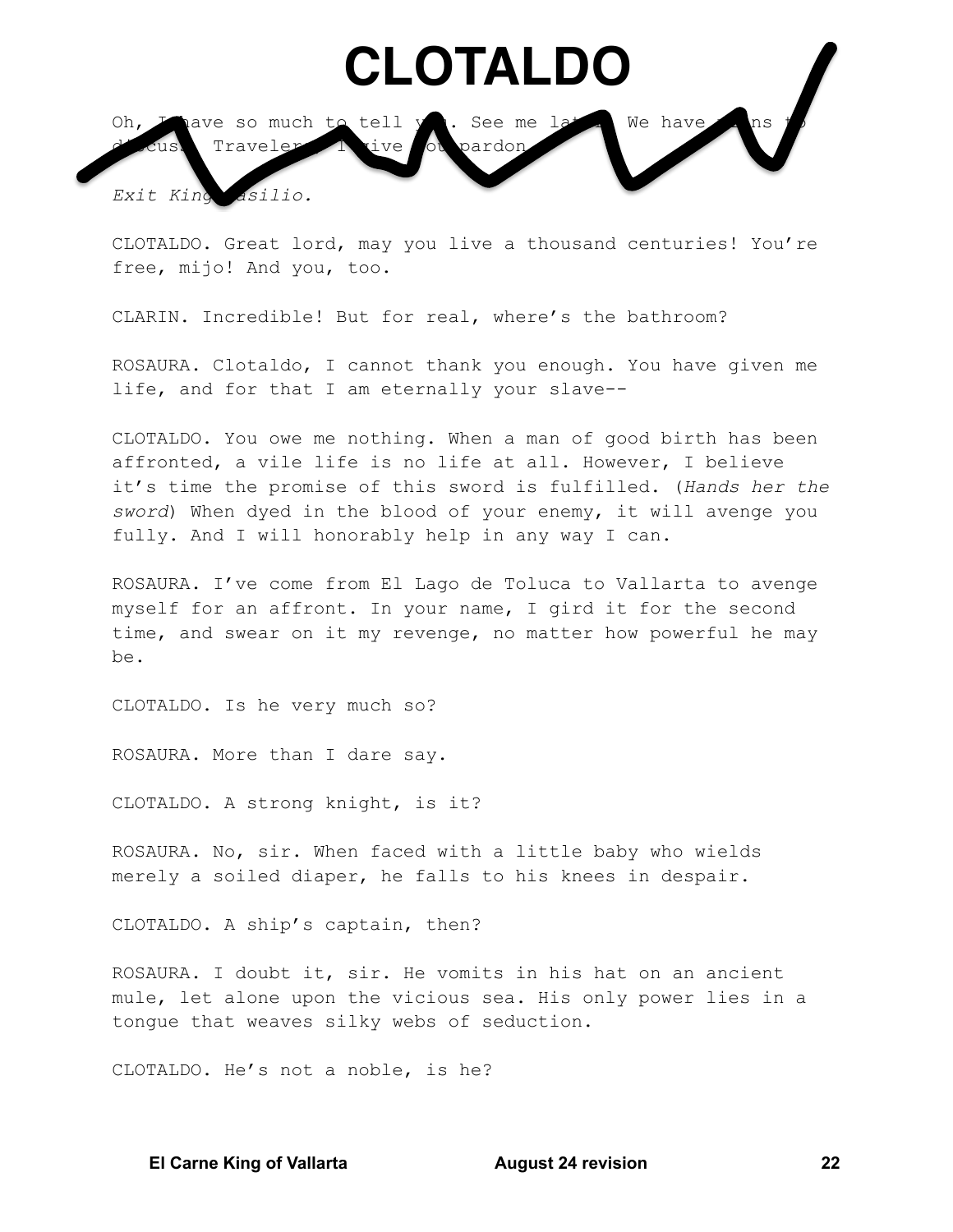ROSAURA. I'm afraid so, sir.

CLOTALDO. What is he, a Lord?

ROSAURA. No.

CLOTALDO, Human resources?

ROSAURA. Higher.

CLOTALDO. Blasted, boy. Who is he you've sworn revenge upon?

ROSAURA. Astolfo, Former Assistant Manager of the Whole Foods in El Lago de Toluca, where I work as a humble cashier. I heard tell that he traveled here on a reconnaissance mission.

CLOTALDO. You're out for the blood of the Carne King's successor!?

ROSAURA. (She stops.) Astolfo is what, now?

CLOTALDO. The man is of noble blood. He can't have affronted you.

ROSAURA. But he did, sir.

CLOTALDO. Even if he insolently slapped you in the face, his station gives him power--

ROSAURA. The affront to me, Clotaldo, was greater than any slap.

CLOTALDO. What was it, boy? This is a most serious allegation and must be brought into the light without further delay.

ROSAURA. You've been so good to me... All I can tell you is... these external trappings of mine that you see are a riddle. The one they clothe isn't what it seems.

She removes a piece of clothing, revealing that she's a she. Clotaldo is stunned and puts the pieces together, that she is his daughter.

**El Carne King of Vallarta** 

**August 24 revision**